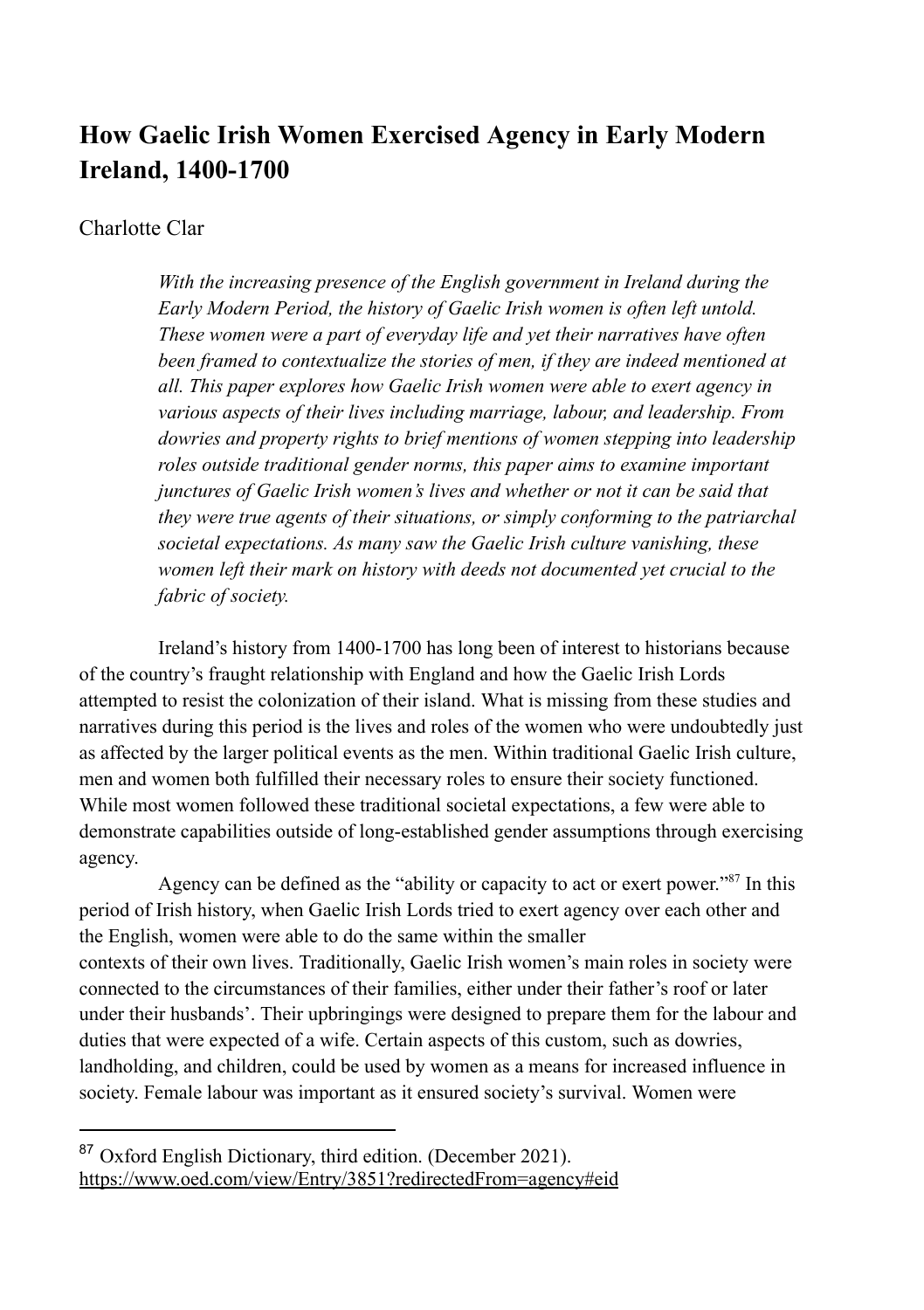responsible for cooking and childbearing without much opportunity to exert power or influence over their own families. Few women were respected in leadership positions, as this occurrence was rare rather than the standard. Gaelic Irish women did exercise agency in many aspects of their lives including in their families and politics. While it was not universal for all women throughout the period under certain circumstances select women were able to assert their independence.

Gaelic Ireland was a patriarchal society. Women's lives and their importance in society, in regards to marriage and family, were secondary to their male counterparts. This is not to say they were inferior to men, rather they had separate roles within the family structure. For the upper ranks of society, marriages were conducted with strategic alliances in mind. When the political purpose of the union no longer served the husband, his wife returned to her father's family with the dowry she had brought into the marriage. Within this rigid cultural structure, it was difficult overall for women to exercise agency, but it was possible to a certain degree in certain parts of their lives in the family framework.

The names of Gaelic Irish girls are not often recorded in written records, usually only appearing in documentation when they married, which was commonly around the age of 16.<sup>88</sup> In regards to raising their children, the Gaelic Irish tradition of fostering was not exclusively for boys. Prior to marriage, it was common for girls of wealthy Gaelic families to be raised in a foster household.<sup>89</sup> The extent of women's formal education is not known, but presumably it was only available to the women of higher ranks, if at all. There is evidence that some Gaelic Irish women were literate in either Gaelic, Latin, or both. Gráinne Ní Mhallie, a Connaught chieftain in the sixteenth century, presumably received some formal education as she wrote letters and petitions to the English court and, on her visit to England in 1593, spoke to Queen Elizabeth I in Latin.<sup>90</sup>

Most Gaelic Irish women married. Higher ranking women, such as daughters of chieftains, married those equal to their rank for political advantages. Some English families intermarried with Gaelic Irish ones and became gaelicized. More commonly it was noble English women who married Gaelic Irish Lords. However, Gaelic Irish women also married into Anglo-Norman families who had become gaelicized. By the seventeenth century, religion became more important in a marriage partner than ethnic origin. Therefore, marriages between the Anglo-Normans and Gaelic Irish were more common, as both groups were Catholic.<sup>91</sup> In regards to the choice of a marriage partner, this was done by the girl's father which left her no opportunity to exercise free choice.<sup>92</sup>

<sup>88</sup> Mary O'Dowd, *A History of Women in Ireland* (Edinburgh: Pearson Education Limited, 2005), 254.

<sup>89</sup> O'Dowd, *A History of Women in Ireland*, 76.

<sup>90</sup> Anne Chambers, *Granuaile: Ireland's Pirate Queen, c. 1530-1603* (Dublin: Wolfhound Press, 2003), 36.

<sup>91</sup> O'Dowd, *A History of Women in Ireland*, 16.

<sup>92</sup> O'Dowd, *A History of Women in Ireland*, 252.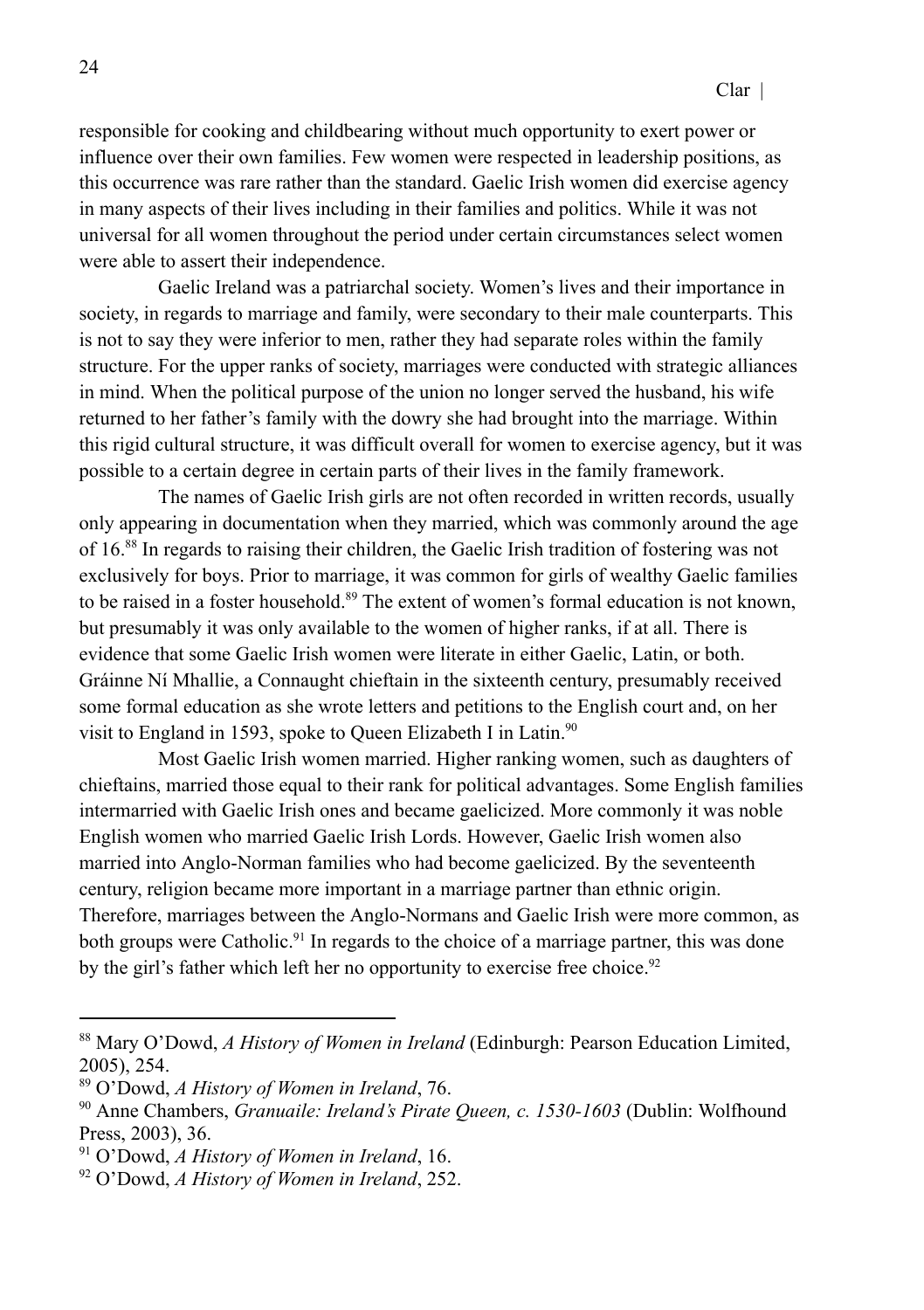One of the main aspects of Gaelic Irish society that separated men and women from positions of power was landholdings. In Gaelic Ireland, married women could manage their own property independently of their families or husbands.<sup>93</sup> This land would be from a life-interest of her family's or husband's estates.<sup>94</sup> However, despite administering this property separately, it did not give women the means to receive the same level of economic or military control as men.<sup>95</sup> Although the wife of a chieftain could be granted the right to collect rents from a certain portion of her husband's land, she would not have been able to use the funds to gain any political advantage. For example, in 1633 Dermot McOwen Carthy lent his new wife, Syly, land for the duration of her lifetime in exchange for animals, cattle, and horses from her dowry.<sup>96</sup> There is no record of what Syly did with the land, which points to the fact that she most likely did nothing out of the ordinary. Another way in which Gaelic Irish women received land was through a dowry. This was privately owned land known as *solathar* and was independent from the clan lands ruled by the chief. There was no restriction on how much private property a woman could own. Gaelic law dictated that women could not inherit family land until the sixteenth century when a new law determined women were only eligible to inherit property if there were no male heirs.<sup>97</sup> Otherwise, the only way to have independent land was through a dowry which became common in Ireland around 1400.<sup>98</sup> Dowries in Gaelic Ireland not only included land, but also cattle because of its source of wealth, and were negotiated between the bride's father and her new family, either her father-in-law or husband.<sup>99</sup> Property in women's dowries accounted for a sizable portion of the wealth of the country and could be passed through the female line.<sup>100</sup> Women were in possession of gold, silver, sheep, and cattle independently from their husbands and had authority over decisions which concerned this property. If the wife and husband divorced she could take her land and property with her. Customarily, women did not instigate divorce from their husbands themselves, rather the end of their marriage was the consequence for when their husbands no longer needed a political alliance. Although women were independently able to hold land and property, they were able to exercise a small form of agency, but as they were still

<sup>93</sup> Kenneth Nicholls, "Irishwomen and Property in the sixteenth century," in *Women in Early Modern Ireland,* ed. Margaret MacCurtain and Mary O'Dowd (Edinburgh : Edinburgh University Press, 1991), 17.

<sup>94</sup> Katharine Simms, "Women in Norman Ireland," in *Women in Irish Society: The Historical Dimension*, ed. Margaret Mac Curtain and Donncha Ó Corráin (Westport, Connecticut: Greenwood Press, 1979), 14.

<sup>95</sup> O'Dowd, *A History of Women in Ireland*, 22.

<sup>96</sup> Ibid., 99.

<sup>97</sup> O'Dowd, *A History of Women in Ireland*, 81.

<sup>98</sup> Nicholls, "Irishwomen and Property," 20.

<sup>99</sup> O'Dowd, *A History of Women in Ireland*, 76-77.

<sup>&</sup>lt;sup>100</sup> Nicholls, "Irishwomen and Property," 25.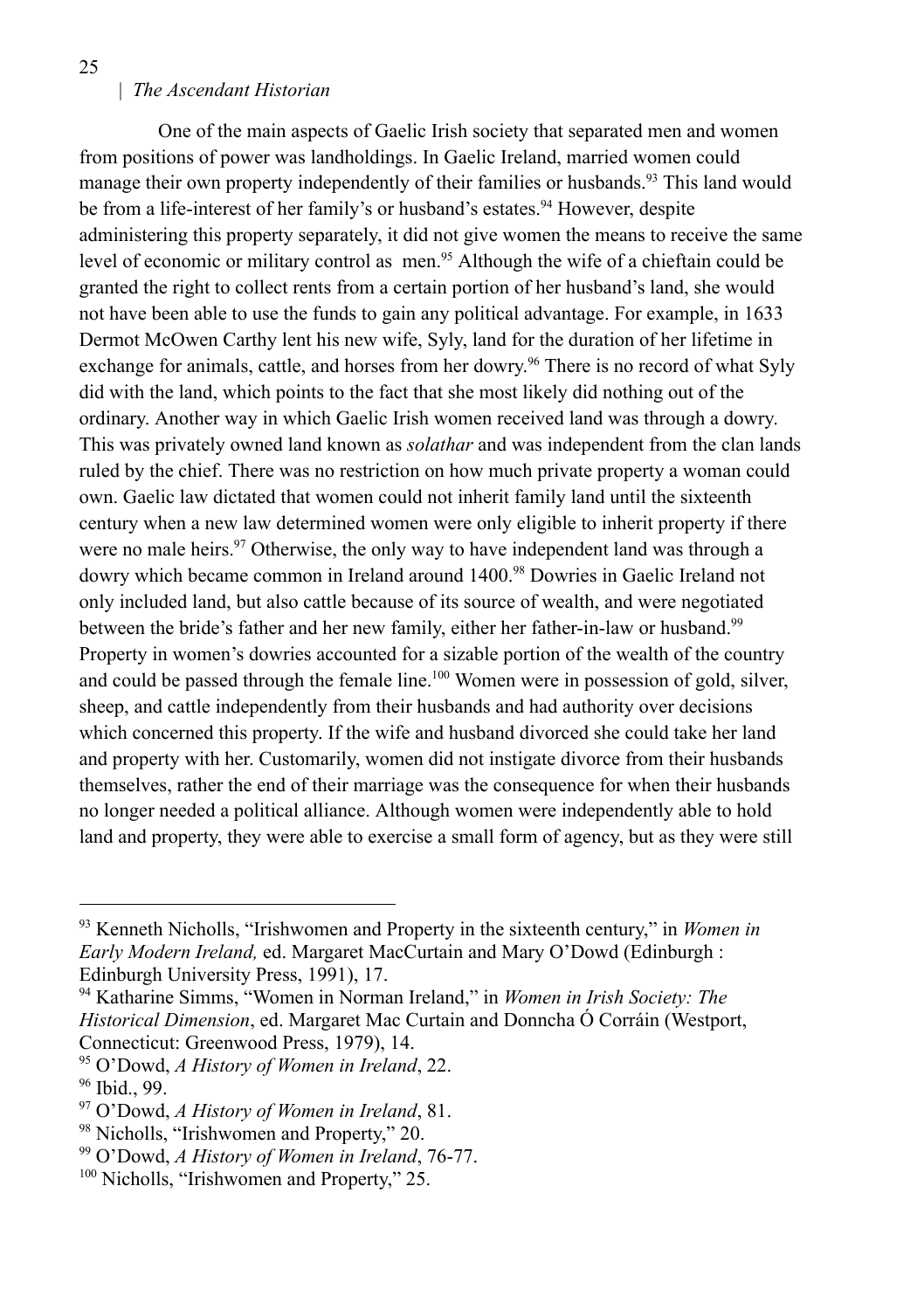under the subjugation of their former families or their husbands, they were unable to fully exert authority over their lands, properties, and dowries.

Widows in Gaelic Ireland did not have access to an automatic third of her husband's estate, as was the English custom.<sup>101</sup> Instead, they were entitled to the repayment of their dowries.<sup>102</sup> Unlike certain European societies where widows could remain unmarried and keep their property, upon the end of the marriage of a Gaelic Irish woman, she would return to her former family and then be eligible to marry again. For Gaelic Irish women, widowhood did not offer them any additional opportunity to use their dowered lands and assets for any benefit and simply meant they were expected to follow the traditional custom of returning to their former families after their marriage was over.

Another aspect of society unique to Gaelic Ireland was that the attribution of paternity to children was under the authority of the mother.<sup>103</sup> She could claim her child belonged to any member of society, including more powerful chiefs. For example, Alison Kelly claimed that her son Matthew's father was Conn Bacach O'Neill. This act had major political consequences as O'Neill made Matthew the heir to the Earldom of Tyronne, ahead of his more "legitimate" sons. This led to conflict within the O'Neill family which had repercussions in their governance and the Tudor administration, which affected the country of Ireland overall. This example proves the paternity of a child was of great consequence and the woman's ability to declare it was a small form of agency.

Upbringings, marriage, widowhood, and divorce offered no opportunity for women to exercise agency, while dowries, landholding, and children only offered limited circumstances. Women were either raised in the households of their fathers or, for higher ranking women, in a foster house. Their opportunity for formal education was limited because their upbringing intended to prepare them for marriage. Women did not have free will to choose a marriage partner, nor determine if that union would end as it was their husbands who chose to divorce them or, they were left as widows. Once a marriage ended they were expected to go back to their former families where their fathers or the highest ranking male members of their family would decide what they would do next in reference to marriage.<sup>104</sup> In regard to their dowries, women could leave their marriages with all the holdings they had brought into it, which they held independently. However, this license did not offer them opportunities to do anything with these assets. Similarly, although they were able to proclaim the paternity of their children, the child's upbringing would have followed traditional conventions. Within the context of the family, women were only able to act independently in extremely restrictive circumstances and did not abandon their cultural standards.

<sup>101</sup> O'Dowd, *A History of Women in Ireland*, 99.

<sup>&</sup>lt;sup>102</sup> Nicholls, "Irishwomen and Property," 22.

<sup>103</sup> O'Dowd, *A History of Women in Ireland*, 23.

<sup>104</sup> O'Dowd, *A History of Women in Ireland*, 252.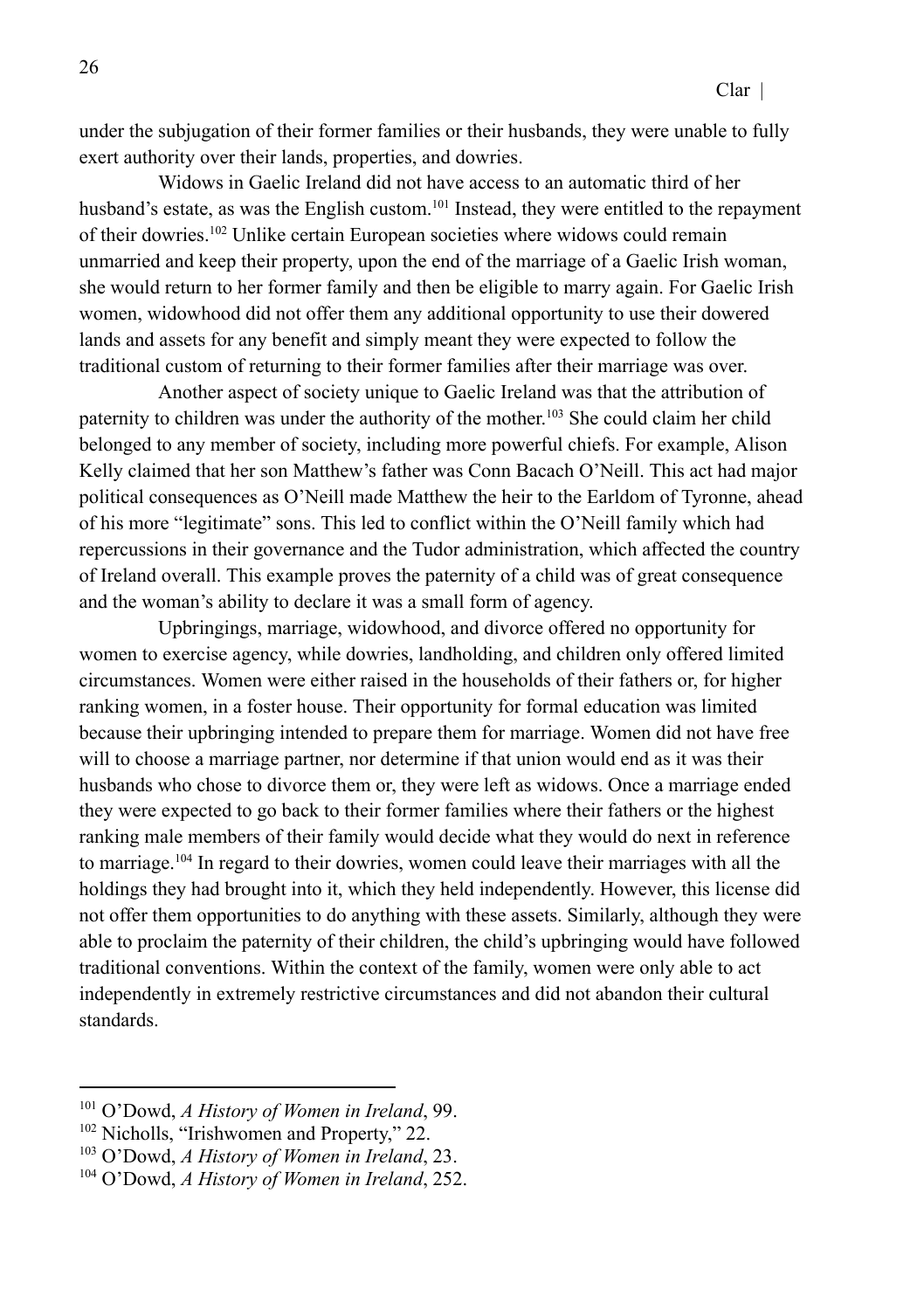In the fifteenth century the landscape of Ireland was almost entirely rural. Women's labour was largely confined to the home for both higher and lower ranking women. Aristocratic women's duties would have largely focused on raising children, hospitality to guests, and running their households.<sup>105</sup> Lower ranking women's duties included tasks such as care of the animals, childcare, textile and dairy production, beer brewing, and food preparation.<sup>106</sup> In the absence of market towns in Ireland, homes were self-sufficient. It was understood that women would be responsible for these homemaking tasks and therefore they brought household items, such as pans, iron griddles, and utensils for cooking and beer brewing, with them as part of their dowries.<sup>107</sup> In regards to dairy production, women were responsible for making milk and butter. <sup>108</sup> Food preparation included grinding corn and growing crops such as oats and barley. <sup>109</sup> Women spun linen and woollen yarn for household use. Some women in the south and east were able to export their spinning to England or Flanders because of the established textile trade in the region.<sup>110</sup> Employment for unmarried women was scarce. As tower houses were military fortifications as well as a lord's household, most of the operations were done by men where the only task single women did was the low-status job of carrying water. <sup>111</sup> This lack of opportunity points to the overall fact that remaining single in this culture was extremely uncommon. Although women's labour was vital to the continuation of Gaelic Irish society, as they were responsible for making food and having children, it continues to remain overlooked and understudied. In this aspect of their lives, labour was not an opportunity for women to act independently as it was undoubtedly essential to Gaelic Irish society as a whole.

The patriarchal Gaelic Irish society made it difficult for women to assume positions of power and influence. Good clan leaders were characterized by strength and competence in order to be chieftains, attributes not often used to describe women. Since the introduction of Christianity to Ireland, female leaders had become an idea of the past. The military structure of Gaelic Irish society and the role of women within the culture made it hard, though not impossible, for women to exert political influence.<sup>112</sup> There were no established political roles for women and therefore no need for them to be involved except to make allies through marriage and produce heirs through childbirth.<sup>113</sup> A woman's

<sup>105</sup> Chambers, *Granuaile: Ireland's Pirate Queen*, 35.

<sup>106</sup> Mary O'Dowd, "Women and paid work in rural Ireland, c. 1500-1800", in *Women and paid work in Ireland 1500-1930*, ed. Bernadette Whelan (Dublin: Four Courts Press, 2000), 14.

<sup>107</sup> O'Dowd, "Women and paid work in rural Ireland," 14.

<sup>108</sup> Ibid., 14.

<sup>109</sup> Ibid.

<sup>110</sup> Ibid.

<sup>111</sup> O'Dowd, *A History of Women in Ireland*, 86-87.

<sup>112</sup> O'Dowd, *A History of Women in Ireland*, 22.

<sup>113</sup> Ibid., 34.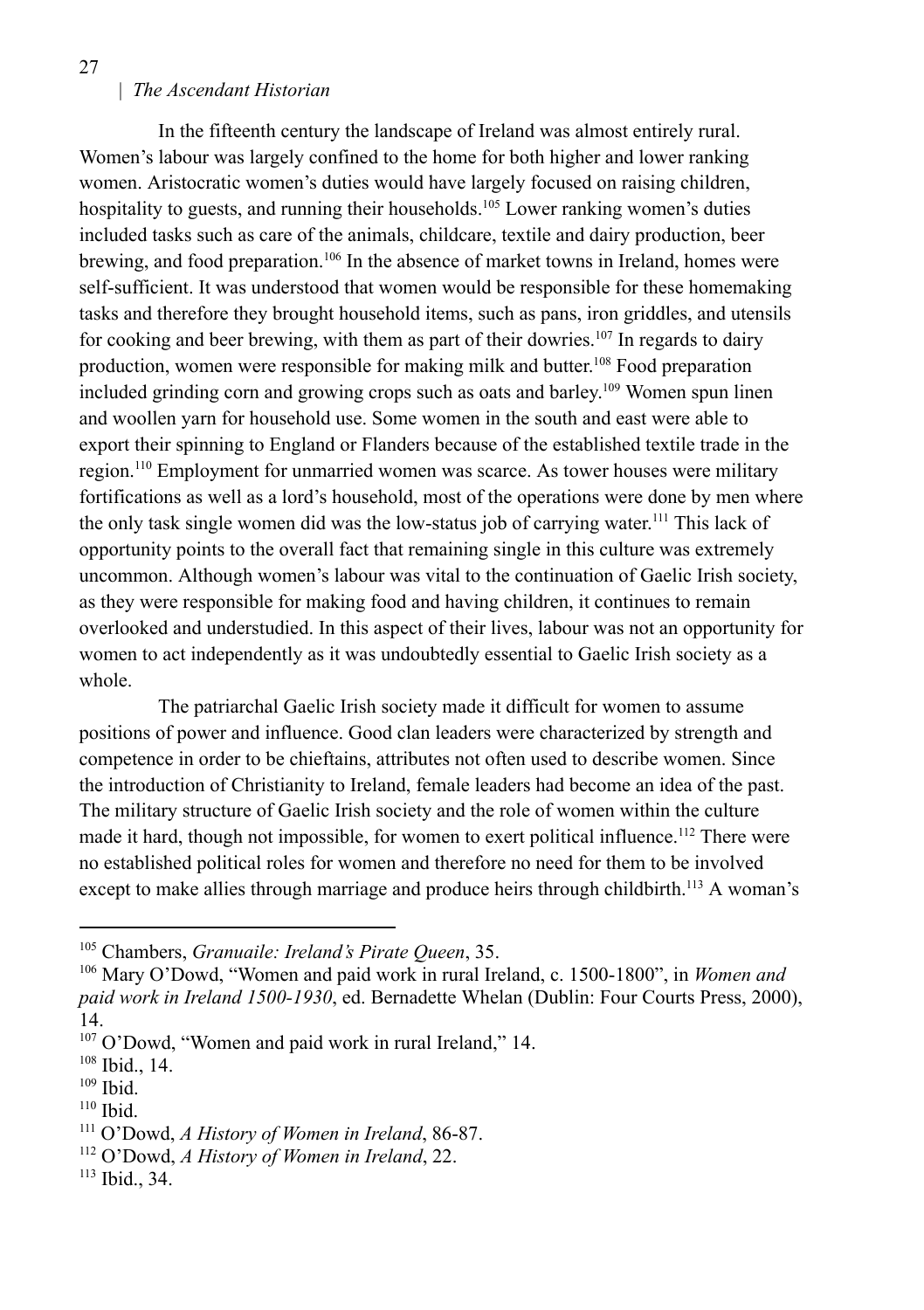"ability to exercise direct political authority usually depended on her access to resources to make that power effective."<sup>114</sup> Only a few Gaelic Irish women in early modern Ireland were able to act independently of traditional expectations and become respected leaders in their communities. The only example of a female chieftain in Gaelic Ireland comparable to the men of the period is Gráinne Ní Mhallie whose authority was legitimized by her military strength.<sup>115</sup> The fact that only one woman was in a leadership position is not to say that Gaelic Irish women had no political influence at all. Aristocratic women in particular influenced, helped, and consulted with their husbands to exercise agency within the means that were available to them.

Ní Mhallie (c.1530-1603) was the daughter of Eoghan Ó Máille, the chief of the Mayo clan, and his wife Margaret.<sup>116</sup> Located along the west coast of Ireland, the  $\acute{o}$  Máilles used their ships for fishing, trading, and piracy.<sup>117</sup> Nothing about Ní Mhallie's childhood is recorded, although we can assume based on later events that it was in this period where she learned to sail and operate the boats of her family's clan.<sup>118</sup> When she was around fifteen or sixteen years old Ní Mhallie married her first husband Dónal an Chogaidh, the *tánaiste* to Dónal Crone Ó Flaithbheartaigh, and had three children, Maidread, Murrough na Maor, and Eoghan.<sup>119</sup> After her husband died, she returned to her home territory with some men from her late husband's clan and gathered both *gallóglaigh* and men from other clans. She then formed her own rebellious army to gain more power in the area, which she referenced in her petition to Queen Elizabeth I.<sup>120</sup> After her father's death she was made chieftain of the Ó Máille clan.<sup>121</sup> Ní Mhallie had a brother, most likely half-brother, Dónal, and for reasons that are unclear, he himself was not chosen as the leader of the clan. In Gaelic Irish tradition, selection of the most competent leader over birthright was more important. Records are not clear as to why Dónal did not succeed as chieftain. In any case, quite unusually, the clan chose Ní Mhallie as their chieftain. She continued to lead her men and accumulated wealth by raiding the coast.<sup>122</sup> She married her second husband, Risteard-an-Iarain Bourke, the *tánaiste* to the MacWilliams, in 1566 and had a son, Tiobóid na Long, the following year.<sup>123</sup> All the while, Ní Mhallie had continued to operate her ships off the coast of Ireland, raiding and rebelling against the English. From

<sup>114</sup> Ibid., 22.

<sup>115</sup> Ibid.

<sup>116</sup> Peter Berresford Ellis, *Celtic Women: Women in Celtic Society and Literature* (Grand Rapids, Michigan: William B. Eerdmans Publishing Company, 1996), 21; Chambers, *Granuaile: Ireland's Pirate Queen*, 20.

<sup>117</sup> Chambers, *Granuaile: Ireland's Pirate Queen*, 7.

<sup>118</sup> Ibid., 36.

<sup>119</sup> Ellis, *Celtic Women*, 214.

<sup>120</sup> Chambers, *Granuaile: Ireland's Pirate Queen*, 52.

<sup>121</sup> Ellis, *Celtic Women*, 215.

<sup>122</sup> Chambers, *Granuaile: Ireland's Pirate Queen*, 54.

<sup>123</sup> Ellis, *Celtic Women*, 215.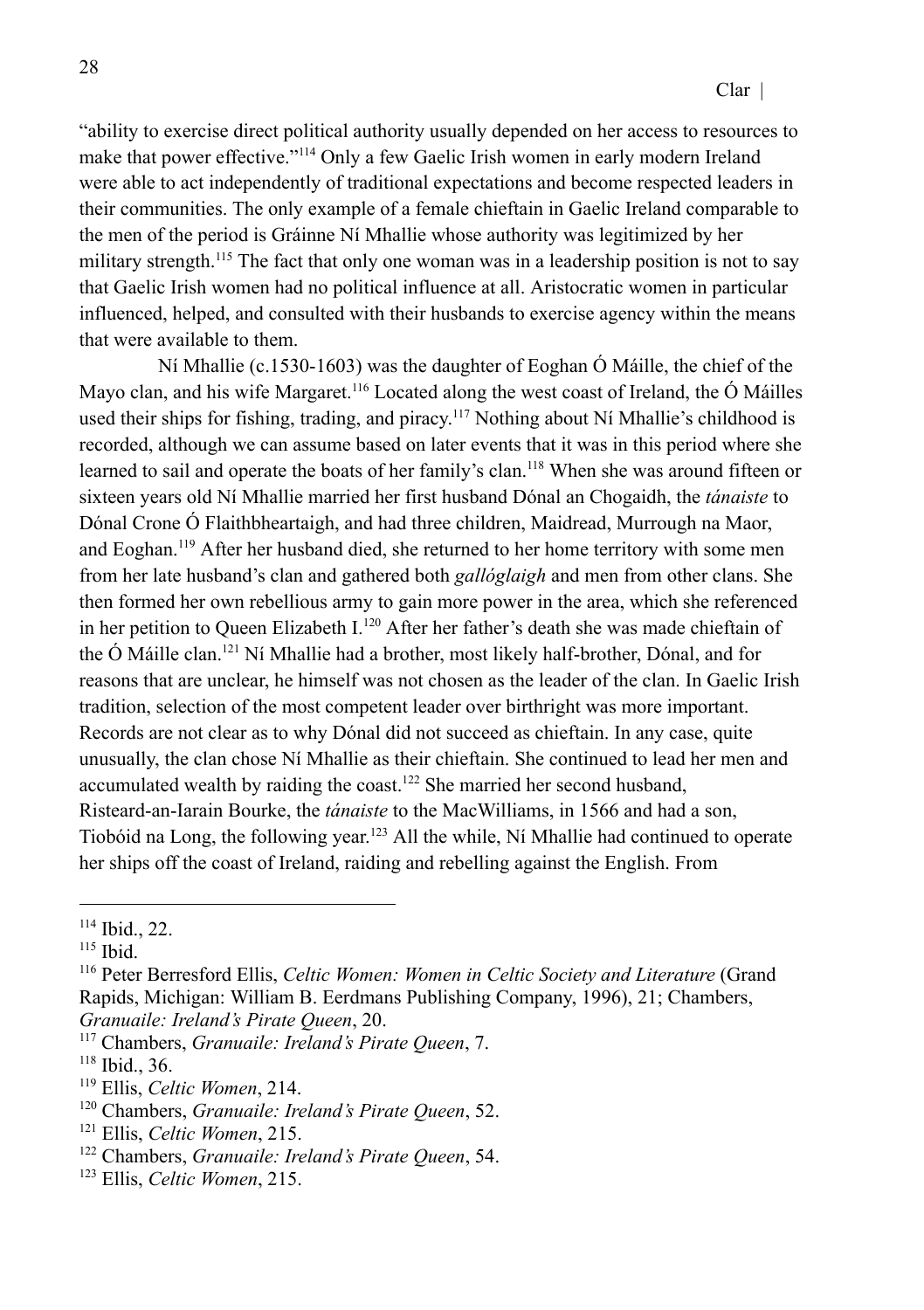1577-1579 she was imprisoned by Gerald Fitzgerald, the 14th Earl of Desmond.<sup>124</sup> Afterwards, Ní Mhallie returned to Connacht and when her husband died in 1583 she went to claim his property, including his castle Carraig an Cabhlaigh.<sup>125</sup> She became involved in an insurrection against England to which the new Governor of Connacht, Sir Richard Bingham, responded by continuously attacking her lands, and on one occasion even took her son Tiobóid as a hostage.<sup>126</sup> It was under this backdrop that Ní Mhallie appealed directly to Queen Elizabeth I requesting Bingham to stop his harassment. After Bingham took her son and brother into custody, Ní Mhallie travelled to England in 1593 to petition the Queen for her son and brother's release for which she was successful.<sup>127</sup> The English presence in Ireland continued for the rest of Ní Mhallie's life. She returned to Connacht around 1600, but stayed out of any action until her death in 1603.<sup>128</sup> Ní Mhallie undoubtedly is an example of a Gaelic Irish woman who successfully exercised agency in a time and period where the role of women was not to lead clans, but to simply work within their system. Her leadership capabilities, judgement on how to handle enemies, and strength on the sea proves that independent leadership of women in Gaelic Ireland was possible.

Not all women were as visible as Gráinne Ní Mhallie in regards to how they were able to exercise agency. Women such as Finola Ó Domhnaill, Máire Ní Ciaragáin, Mór Ní Cearbhaill, and Máire Rua Ní Mhathúna, are all examples of women who exercised agency in the political sphere and operated within the confines of the acceptable nature of women in the culture. As Katharine Simms wrote,

> The wife of the chieftain is sometimes found actively engaged in negotiations for the release of hostages, and even sitting in council with her husband's leading vassals to decide on questions of war and peace, or to determine succession to the throne  $129$

The example she provides is of Finola Ó Domhnaill, also known as Iníon Dubh, who was the wife of the chieftain Aodh Ruadh  $\acute{\text{O}}$  Domhnaill.<sup>130</sup> In his biography on the life of her son, Hugh Roe O'Donnell, historian Lughaidh O'Clery explains how Ó Domhnaill was invited to a gathering that Hugh had called as "the head of advice and counsel of the Cinel Conaill."<sup>131</sup> Although she was a woman and possessed 'womanly qualities,' her

#### 29

<sup>124</sup> Ellis, *Celtic Women*, 216.

<sup>125</sup> Ibid., 216.

<sup>126</sup> Ibid., 216-217.

<sup>127</sup> Ibid., 217.

<sup>128</sup> Ibid., 219.

<sup>&</sup>lt;sup>129</sup> Simms, "Women in Norman Ireland," 14.

<sup>130</sup> Ibid., 14.; Lughaidh O'Clery, *Beatha Aodha Ruaidh Ui Dhomhnaill: Life of Hugh Roe O'Donnell* (Ireland, 1895), 39.

<sup>131</sup> O'Clery, *Beatha Aodha Ruaidh Ui Dhomhnaill*, 39.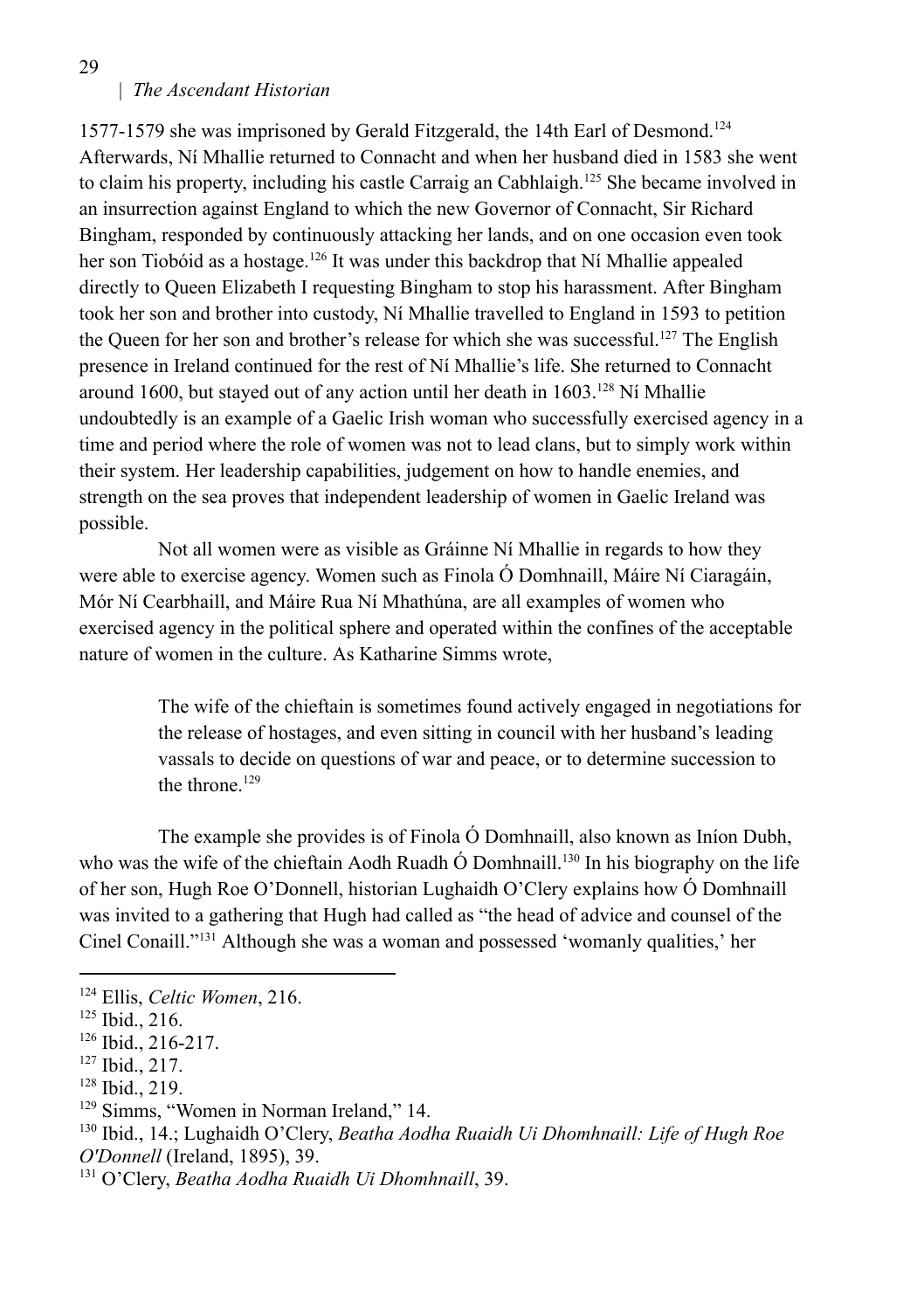advice and counsel was respected amongst the attendees as she also had "the heart of a hero and the soul of a soldier."<sup>132</sup> O'Clery further explains that she was well connected and able to command *gallóglaigh* from Scotland as well as hire and pay Irish soldiers, "especially during the time that her son (the Roe) was in prison and confined by the English."<sup>133</sup> O Domhnaill's position as the wife of a chieftain and mother of the family member with the strongest claim to the chieftaincy gave her access to resources which allowed her to assert political will in a clear and direct way. She knew people who could help her and used these connections to advocate for the chieftaincy on behalf of her son. Ó Domhnaill was able to put herself into an important position through strategically asserting agency which made her respected among her peers.

Two examples of women leading troops into battle are Máire Ní Ciaragáin and Mór Ní Cearbhaill. Ní Ciaragáin was the leader of a sept in Fermanagh during the fifteenth century. <sup>134</sup> She was known to lead her clan into battle against the English without taking any prisoners.<sup>135</sup> Unfortunately, nothing else is known about her life or what led her to these circumstances. Ní Cearbhaill (d.1548) from Muster married James Fitzgerald, the 13th Earl of Desmond.<sup>136</sup> When her husband succeeded to Earldom, Ní Cearbhaill was kept informed of plans of conflict against the Butler family and led a sept of the clan into battle where she herself died.<sup>137</sup> Similarly in the seventeenth century, Máire Rua Ní Mhathúna is remembered for her resistance during the Cromwellian Wars in Ireland where she tried to save her family's estate and Leamaneh Castle. Her second husband was Conchobhar Ó Bríain of Leamaneh Castle with whom she had five children.<sup>138</sup> When he was mortally wounded in 1651 she took over the defense of the castle to protect it, which ultimately fell to the Cromwellians.<sup>139</sup> Commanding forces in situations as Ní Ciaragáin, Ní Cearbhaill, and Ní Mhathúna all did is not only a demonstration of exercising agency, but also a show of bravery. These women took charge of the difficult situations they found themselves in and created their own arrangements to better themselves and their families' positions.

Ní Mhallie, a chieftain, Ó Domhnaill who had influence and respect in her clan, Ní Ciaragáinled led her clan into battle, and Ní Cearbhaill raised troops to protect her home. These are all examples of women who exerted influence over their own situations with effective results. Their abilities to assert their independence in a culture where men and women's cultural roles were extremely distinct is a testament to their capabilities.

Gaelic Irish women's lives changed considerably from 1400-1700. As the politics of the island changed their culture dramatically, women adapted as best they could.

<sup>132</sup> Ibid., 39.

<sup>133</sup> Ibid.

<sup>134</sup> Ellis, *Celtic Women*, 213.

<sup>135</sup> Ellis, *Celtic Women*, 213.

<sup>136</sup> Ibid., 214.

<sup>137</sup> Ibid.

<sup>138</sup> Ibid., 220.

<sup>139</sup> Ibid.